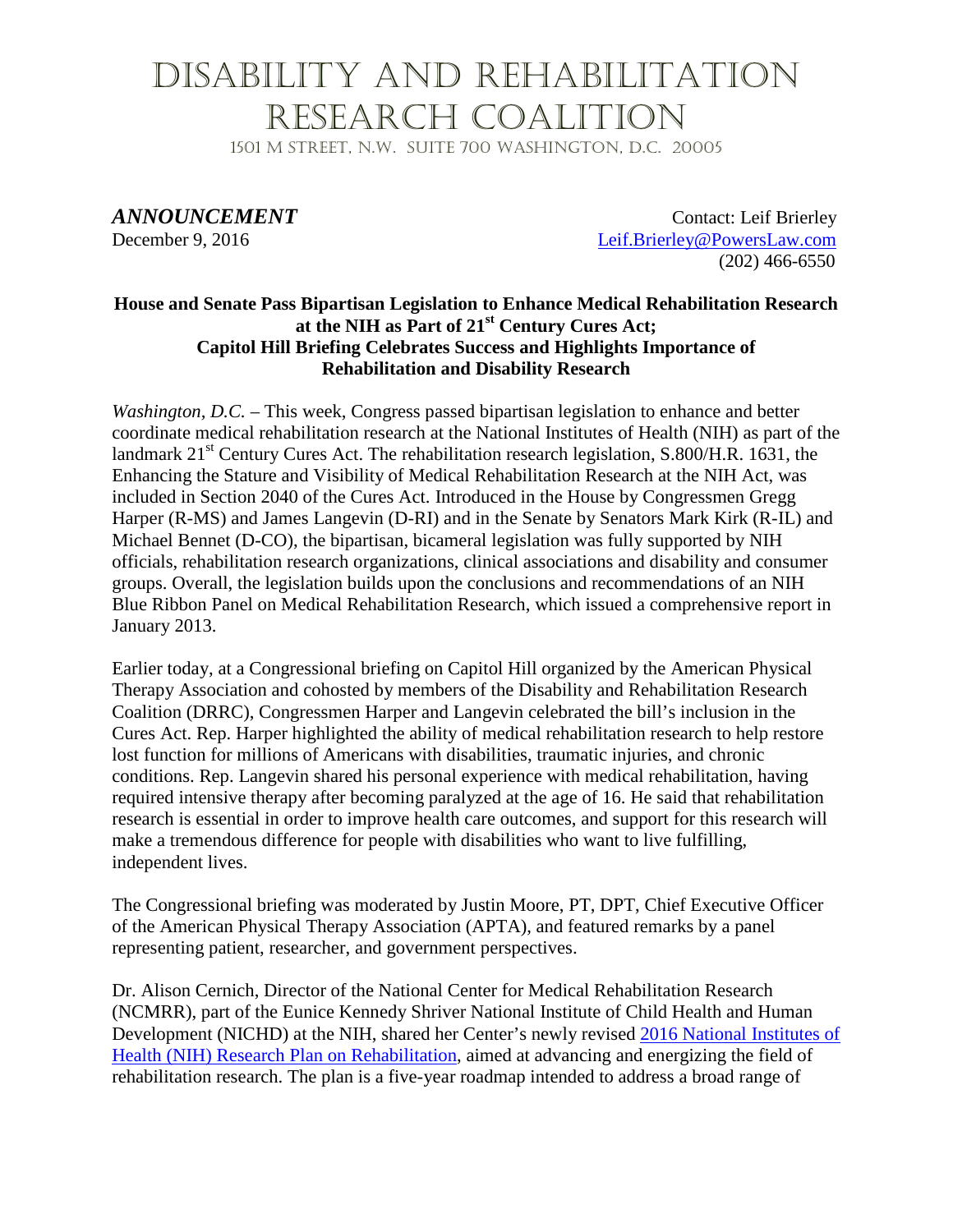# Disability and Rehabilitation Research Coalition

1501 M Street, N.W. Suite 700 Washington, D.C. 20005

rehabilitation research science. Nearly two years in development, the revision was guided by the 2013 Blue Ribbon Panel and is the first change made to the plan in more than two decades.

Dr. Rebecca Craik, PT, PhD, FAPTA, Dean of the College of Health Sciences at Arcadia University, served as Chair of the National Advisory Board on Medical Rehabilitation Research for the NIH, and was a co-chair of the NIH Blue Ribbon Panel on Rehabilitation Research. She provided background on medical rehabilitation, and shared the findings of the Blue Ribbon Panel that set up the work by NCMRR to revamp its Research Plan, establish a dedicated line of funding for NCMRR research, and improve research coordination.

Josh Rouch, a patient who sustained a traumatic brain injury and received rehabilitative care, shared his personal story of injury and recovery. In telling this moving story, Mr. Rouch described the great strides he has made through rehabilitation services and supports that have allowed him to advance his education and career. A testament to his rehabilitation care and his own hard work to overcome the challenges from his injury, Josh is now a college graduate and has become successfully employed.

The briefing was organized by the American Physical Therapy Association (APTA) and was cohosted by the DRRC and several DRRC member organizations, including the American Academy of Physical Medicine & Rehabilitation, American Congress of Rehabilitation Medicine, American Occupational Therapy Association, American Speech-Language-Hearing Association, American Therapeutic Recreation Association, American Music Therapy Association, Association of Rehabilitation Nurses, Brain Injury Association of America, and the United Spinal Association.

The DRRC is a coalition of over 25 national non-profit organizations committed to improving the science of rehabilitation and disability in order to maximize the return on the federal investment in rehabilitation and disability research with the goal of optimizing the health and function and quality of life of persons with injuries, illnesses, disabilities, and chronic conditions.

For further information about this event or the DRRC, please contact Leif Brierley at [Leif.Brierley@PowersLaw.com](mailto:Leif.Brierley@PowersLaw.com) or 202-466-6550.

#### **DRRC Steering Committee**

American Academy of Physical Medicine & Rehabilitation American Congress of Rehabilitation Medicine American Occupational Therapy Association American Physical Therapy Association American Speech-Language-Hearing Association Association of Academic Physiatrists Brain Injury Association of America